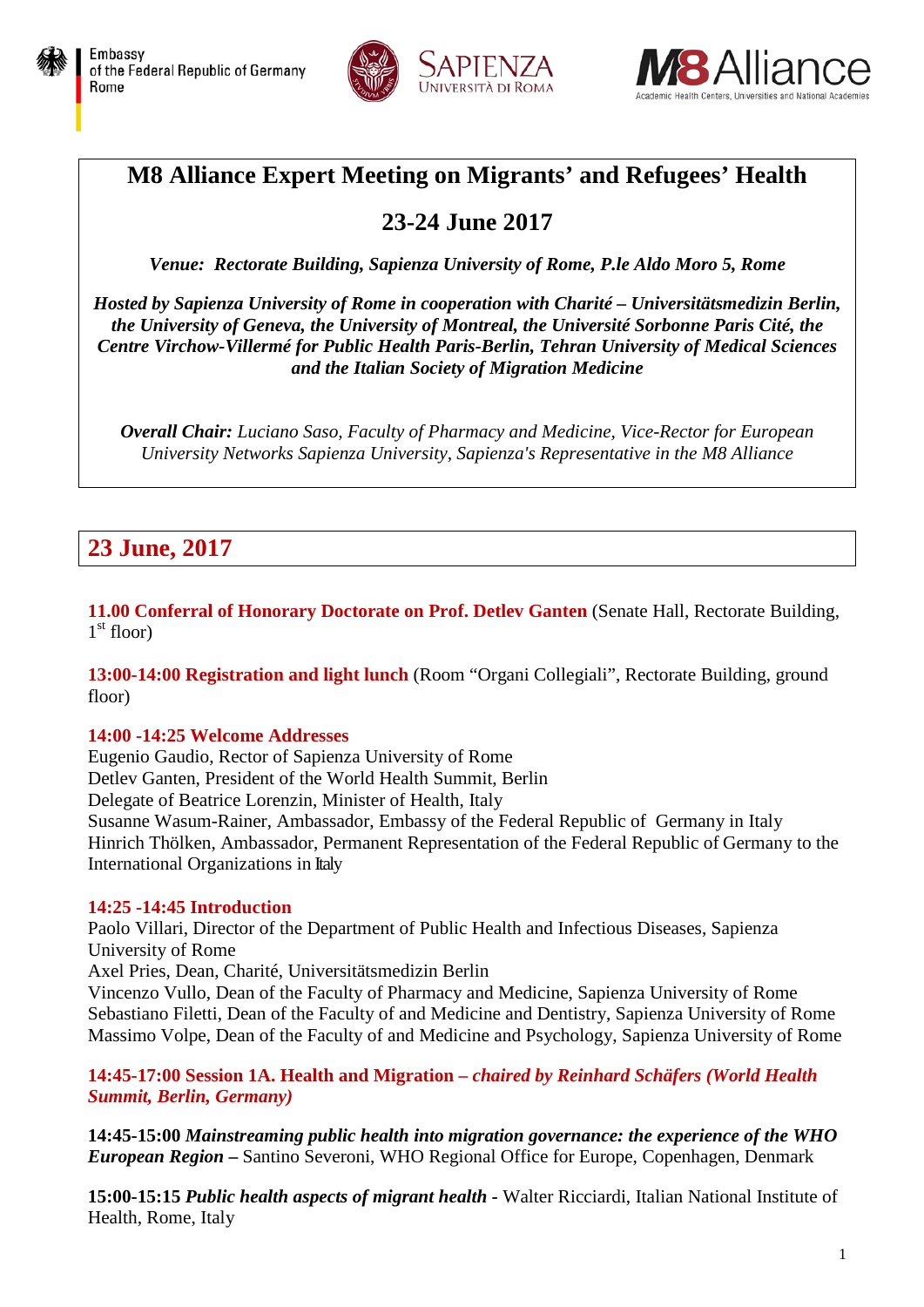





**15:15-15:30** *Global migration and the metamorphosis of the world* - Alexander Krämer, Bielefeld University, Germany

**15:30-15:45** *Refugee Medicine Berlin: Challenges and new concepts* - Joachim Seybold, Charité – Universitätsmedizin Berlin, Germany

**15:45-16:15 Discussion**

## **16:15-16:45 Coffee break**

**16:45-18:30 Session 1B. Health and Migration –** *chaired by Paolo Villari, Department of Public Health and Infectious Diseases, Sapienza University of Rome*

**16:45-17:00** *Universal health coverage in the context of high-dense migrants' and refugees's countries: 40 years experiences of Iran* - Amirhossein Takian, Ministry of Health & Medical Education, I.R. Iran Department of Global Health & Public Policy, School of Public Health-Tehran University of Medical Sciences, Iran

**17:00-17:15** *Syrian Refugee Health in Turkey* - Bahaüddin ÇOLAKOĞLU and Mustafa Oral ÖNCÜL Istanbul University, Istanbul Medical Faculty, Istanbul, Turkey

**17:15-17:30** *The health and access to care of uninsured migrants in Montreal* - Valery Ridde, Joséphine Aho, Magalie Benoit, Patrick Cloos, Amandine Fillol, Jill Hanley, Marie Munoz, Marie-Jo Ouimet, Marie-France Raynault, Public Health Research Institute (IRSPUM) and Department of Social and Preventive Medicine, School of Public Health, University of Montréal, Canada

**17:30-17:45** *Health systems, contested migration and social inclusion: what we can learn from South Africa -* Christina Zarowsky, Université de Montréal, Canada and and University of the Western Cape, South Africa

**17:45-18:30 Discussion**

**19:30 Dinner hosted by the Embassy of the Federal Republic of Germany in Italy**

## **24 June, 2017 (**Room "Organi Collegiali", Rectorate Building, ground floor)

**9:00-11:00 Session 1C. Health and Migration – chaired by Vincenzo Vullo, Dean of the Faculty of Pharmacy and Medicine, Sapienza University of Rome** 

**9:00-9:05** *Medical examination of asylum seekers and age determination of unaccompanied minors: The need of standardized procedures (video).* Duarte Nuno Vieira, European Council of Legal Medicine and University of Coimbra, Portugal

**9:05-9:20** *Leverage on IT to include refugees in the National and Cross-Border Health Services: the Bavaria case -* Emanuele Mugnani, Compugroup Medical SE, Germany

**9:20-9:35** *Refugees and the arts: an exploration of the psychosocial impact of cultural interventions with displaced people* - Clelia Clini, Butler, B, Al-Nammari, and HJ Chatterjee, ESRC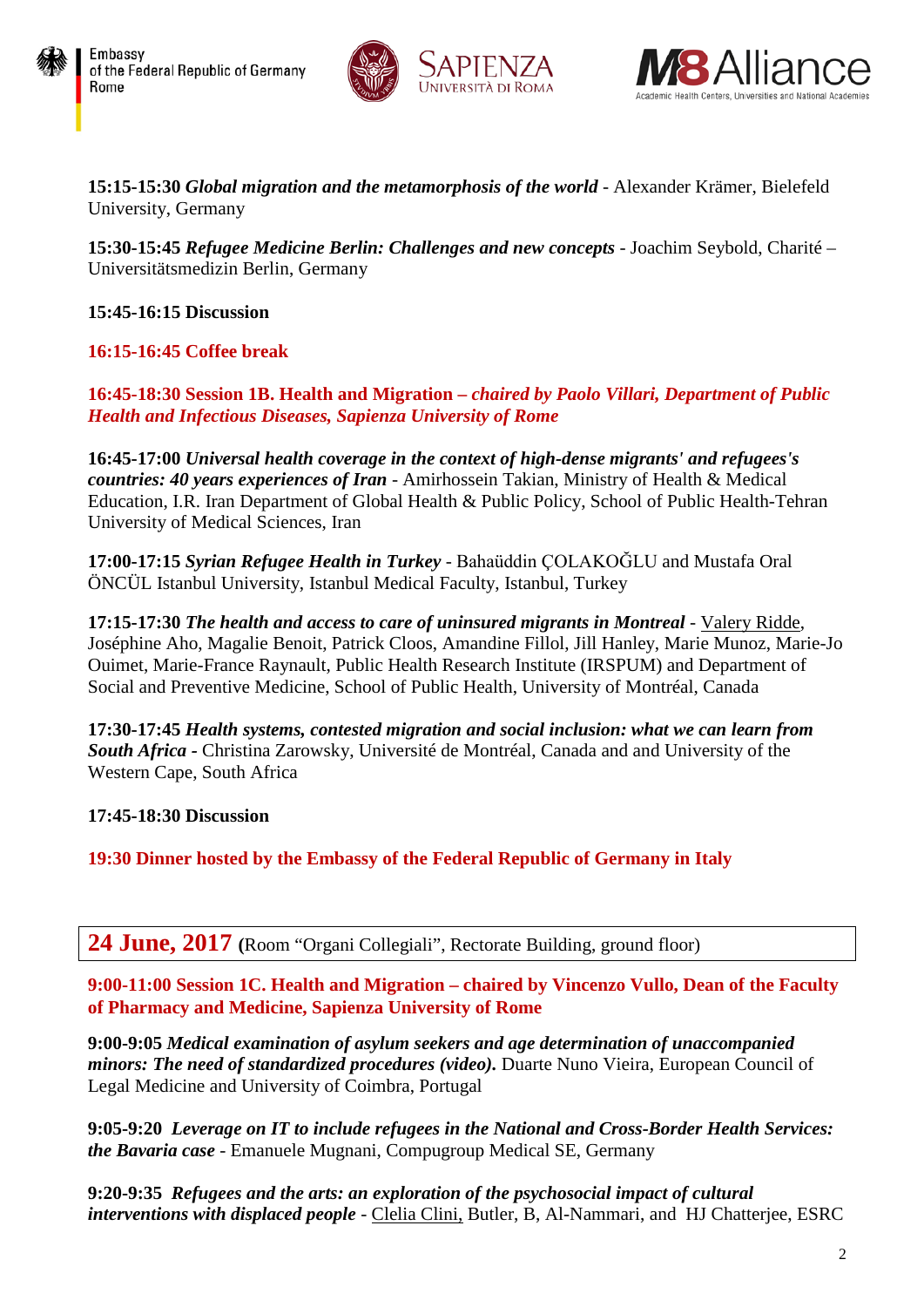





GCRF Forced displacement and cultural interventions, UCL Biosciences (Department of Genetics, Evolution and Environment), School of Life and Medical Sciences, University College London, UK

**9:35-9:50** *Promoting and protecting the health of migrants in the Italian experience: lights and shadows* -Maurizio Marceca (Department of Public Health and Infectious Diseases Sapienza University of Rome and Italian Society of Migration Medicine), Salvatore Geraci (Caritas Health Area, Rome and Italian Society of Migration Medicine), Giovanni Baglio (Italian Society of Migration Medicine) and Paolo Villari (Department of Public Health and Infectious Diseases, Sapienza University of Rome)

**9:50-10:05** *Health profile of migrants living in Rome as asylum seekers, refugees or undocumented migrants. Most frequent diagnoses, social determinants, and access to care* - Anna Paola Massetti, Gianluca Russo and Vincenzo Vullo, Department of Public Health and Infectious Diseases, Sapienza University, Rome, Italy

**10:05 -10:20** *Treatment and rehabilitation strategies for refugees, victims of intentional violence* **-** Massimiliano Aragona, Caritas Health Area (project "Invisible Wounds") and Italian Society of Migration Medicine, Rome, Italy

**10:20 -10:35** *Are there any differences between research on migrants' and non migrants' health? Methodological challenges and critical issues: a comparison between Italy and Sweden* - Giuseppe La Torre, Daniele Mipatrini, Valeria D'Egidio, Insa Backhaus, Department of Public Health and Infectious Diseases, Sapienza University of Rome and Domitilla Di Thiene Department of Public Health and Infectious Diseases, Sapienza University of Rome, Italy and Division of Insurance Medicine, Department of Clinical Neuroscience, Karolinska Institutet, Stockholm, Sweden

## **10:35-11:00 Discussion**

## **11:00-11:30 Coffee break**

**11:30-12:45 Session 2. Climate Change, Health and Migration,** *chaired by Antoine Flahault, Centre Virchow-Villermé for Public Health Paris-Berlin, Université Sorbonne Paris Cité and Institute of Global Health, Geneva University*

**11:30-11:45** *Climate Change, Health, Migration and Refugees: Proposals to bridge the gaps in research and education* **-** Antoine Flahault, Stefanie Schütte and Anneliese Depoux, Institute of Global Health, University of Geneva (Switzerland) and Centre Virchow-Villermé for Public Health Paris-Berlin, Université Sorbonne Paris Cité (France)

**11:45-12:00** *The Anthropocene and its Victimes. Migration policies and climate politics in a warmer world* - Francois Gemenne, University of Liege and Sciences Po, Université Sorbonne Paris Cité

**12:00-12:15 Migration as an adaptation strategy: what is the echo in the press? A comparison of French and German newspapers** - Anneliese Depoux, Centre Virchow-Villermé for Public Health Paris-Berlin, Université Sorbonne Paris Cité and GRIPIC, Université Paris Sorbonne-CELSA

### **12:15-12:45 Discussion**